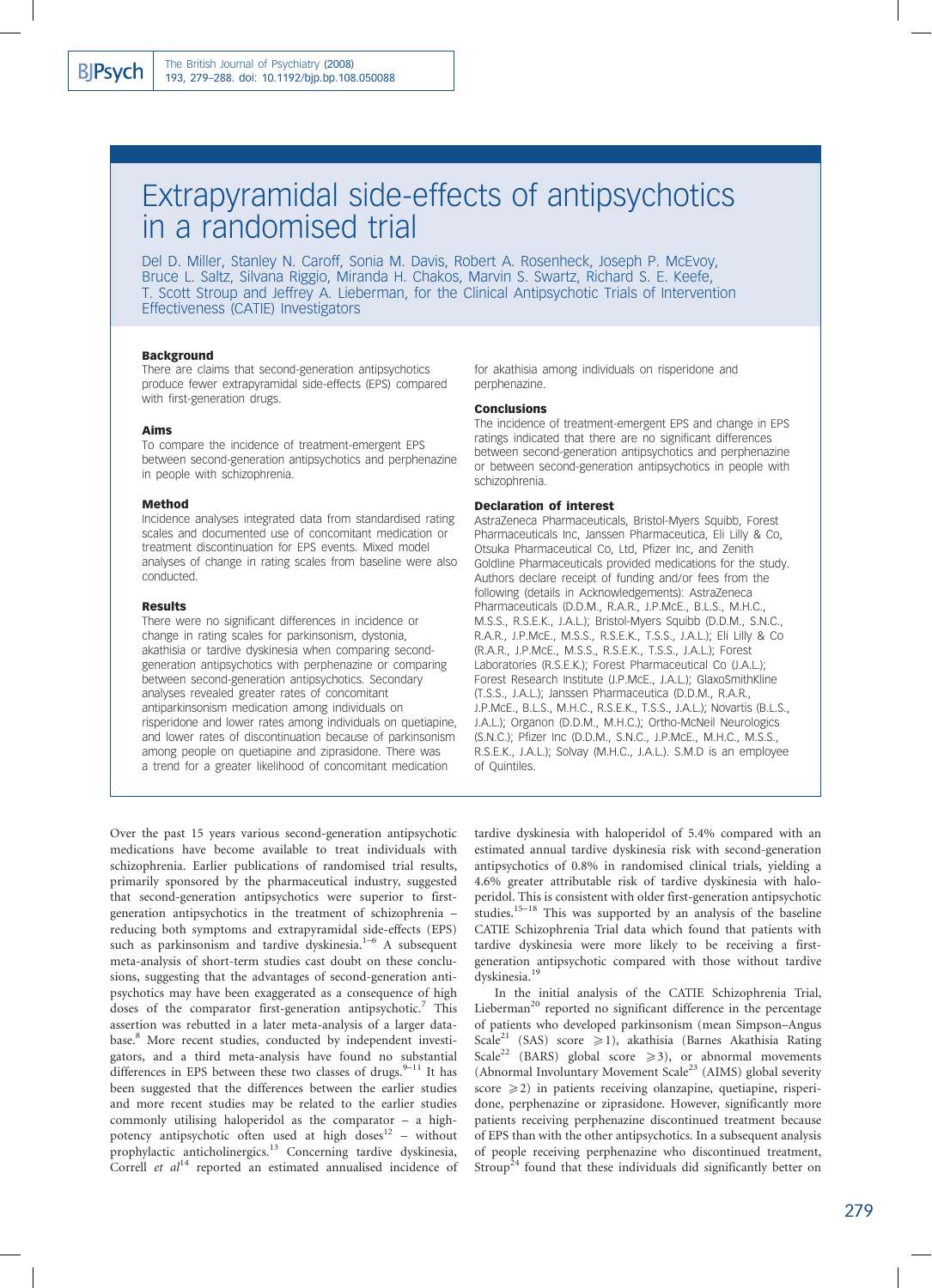quetiapine and olanzapine than on risperidone. These findings suggest that there is a subgroup of patients with schizophrenia who have a greater sensitivity to EPS.

The current analysis of the CATIE Schizophrenia Trial data was designed to more rigorously assess and compare the incidence of treatment-emergent parkinsonism, dystonia, akathisia and tardive dyskinesia associated with second-generation antipsychotics and perphenazine. In this analysis, onset of each side-effect was evaluated utilising multiple different approaches. We employed rating scale criteria as well as data on administration of concomitant medications, adverse event reports and treatment discontinuation related to such side-effects. We analysed the incidence of treatment-emergent side-effects as defined by meeting a priori criteria for each side-effect, discontinuing treatment for each side-effect and having medications added to treat the side-effect. We also applied both survival analysis (comparing time to first onset of each side-effect for individuals without the side-effect at baseline) and mixed models (comparing differences in change from baseline for all treated participants) to each type of side-effect.

# Method

## Study setting and design

The CATIE study was conducted between January 2001 and December 2004 at 57 US sites and included a series of treatment phases. Patients were initially assigned to olanzapine, perphenazine, quetiapine, risperidone or ziprasidone under double-blind conditions (Phase 1). Patients with tardive dyskinesia at baseline  $(n=231, 15\%$  of the sample) were excluded from randomisation to perphenazine and were assigned to one of the four secondgeneration antipsychotics (Phase 1a). Ziprasidone was added to the trial after 40% of the patients had been enrolled. Randomisation thus took place under four separate strata within which patients had an equal chance of being randomly assigned to the treatments: including patients with tardive dyskinesia pre-ziprasidone (randomised equally to olanzapine, quetiapine or risperidone), excluding patients with tardive dyskinesia preziprasidone (randomised equally to olanzapine, quetiapine, risperidone or perphenazine), and these same two groups in the cohort of patients after ziprasidone was added.

Patients who discontinued their first treatment were invited to participate in subsequent phases of the trial. The data presented in the current analyses only deal with the time from initial randomisation until the first medication was discontinued for patients with (Phase 1a) or without (Phase 1) tardive dyskinesia.

#### **Participants**

The study was approved by an institutional review board at each site. Eligible patients were 18–65 years old with a diagnosis of schizophrenia, as determined on the basis of the Structured Clinical Interview of the DSM–IV, and were able to take oral antipsychotic medication. Patients or their guardians provided written informed consent. Patients were excluded if they had: a diagnosis of schizoaffective disorder; DSM–IV mental retardation or other cognitive disorders; an unstable serious medical condition; past adverse reactions to a proposed treatment; treatmentresistant schizophrenia; or if they were in their first episode of schizophrenia, pregnant or breast-feeding.

## Interventions

Identical capsules contained olanzapine (7.5 mg), quetiapine (200 mg), risperidone (1.5mg), perphenazine (8 mg) or ziprasidone (40 mg). Ziprasidone was approved for use by the US Food and Drug Administration (FDA) during the trial and was added in January 2002. Medications were flexibly dosed with one to four capsules daily, as judged by the study doctor. Concomitant medications were permitted, except for additional antipsychotic agents. Further details about masking, later phases of treatment, and modal dosing have been presented elsewhere.<sup>20,25</sup>

#### Measures

Basic socio-demographic data documented age, race, ethnicity, gender, education, marital status and whether each patient had a recent exacerbation of their illness (i.e. hospitalisation or other increased service use). Sites were classified into six types: private non-profit, private practice, state mental health agency, university, Veterans Affairs, and other.

Extrapyramidal side-effects were measured using the six-item SAS (each scored  $0-4$ ),<sup>21</sup> the global clinical assessment item of the BARS<sup>22</sup> and the first seven items from the AIMS measure of tardive dyskinesia. $23$  These measures were collected at baseline, months 1 and 3, and quarterly thereafter until 18 months or time of treatment discontinuation. Data on concomitant medications, reasons for treatment discontinuation and reported adverse events were also used to identify onset, and to identify the occurrence of any acute dystonic reactions. Two of the authors (D.M. and S.C.) conducted a masked adjudication of physician reports to classify cases in which treatment was discontinued or concomitant medications were added for each of the four side-effect syndromes.

Criteria for parkinsonism, akathisia and tardive dyskinesia were determined a priori, preceding the analysis of the data. Patients were considered to have met criteria for parkinsonism if they scored 1 (mild) on at least two of the six SAS items or 2 (moderate) on one of the items. (This method of parkinsonism case identification is based on the method developed by Schooler & Kane<sup>26</sup> for identifying 'cases' of tardive dyskinesia using the AIMS, discussed below.) Because signs of parkinsonism are far more common than those of tardive dyskinesia, this highly sensitive threshold was expected to generate high rates of caseness and to help determine whether there were more subtle differences between the medications. Cases of parkinsonism were further identified if patients were started on an antiparkinsonian medication or were identified by their doctor as having discontinued their antipsychotic medication owing to parkinsonism. The summary score of all six SAS items was also used as a continuous measure.

Patients were considered to have met criteria for akathisia if they scored at least 2 (mild) on the BARS global item, if akathisia was specifically given as the reason for starting any medication, or if they were identified by their doctor as having discontinued their antipsychotic medication owing to akathisia. The summary score of the BARS global item was also used as a continuous measure.

Patients were considered to have met criteria for tardive dyskinesia if they met Schooler-Kane criteria,<sup>26</sup> i.e. if they scored 2 (mild) on at least two AIMS items or 3 (moderate) on one of the items at two or more successive assessments. Patients not completing at least two post-baseline assessments were excluded from this analysis. Analyses were also conducted using modified Schooler–Kane criteria such that meeting the AIMS criteria on only one assessment was required (i.e. 'probable' tardive dyskinesia). The summary score of all seven AIMS items was also used as a continuous measure.

#### Statistical methods

The primary outcome measure was the proportion of patients who did not meet the criteria for a particular EPS syndrome at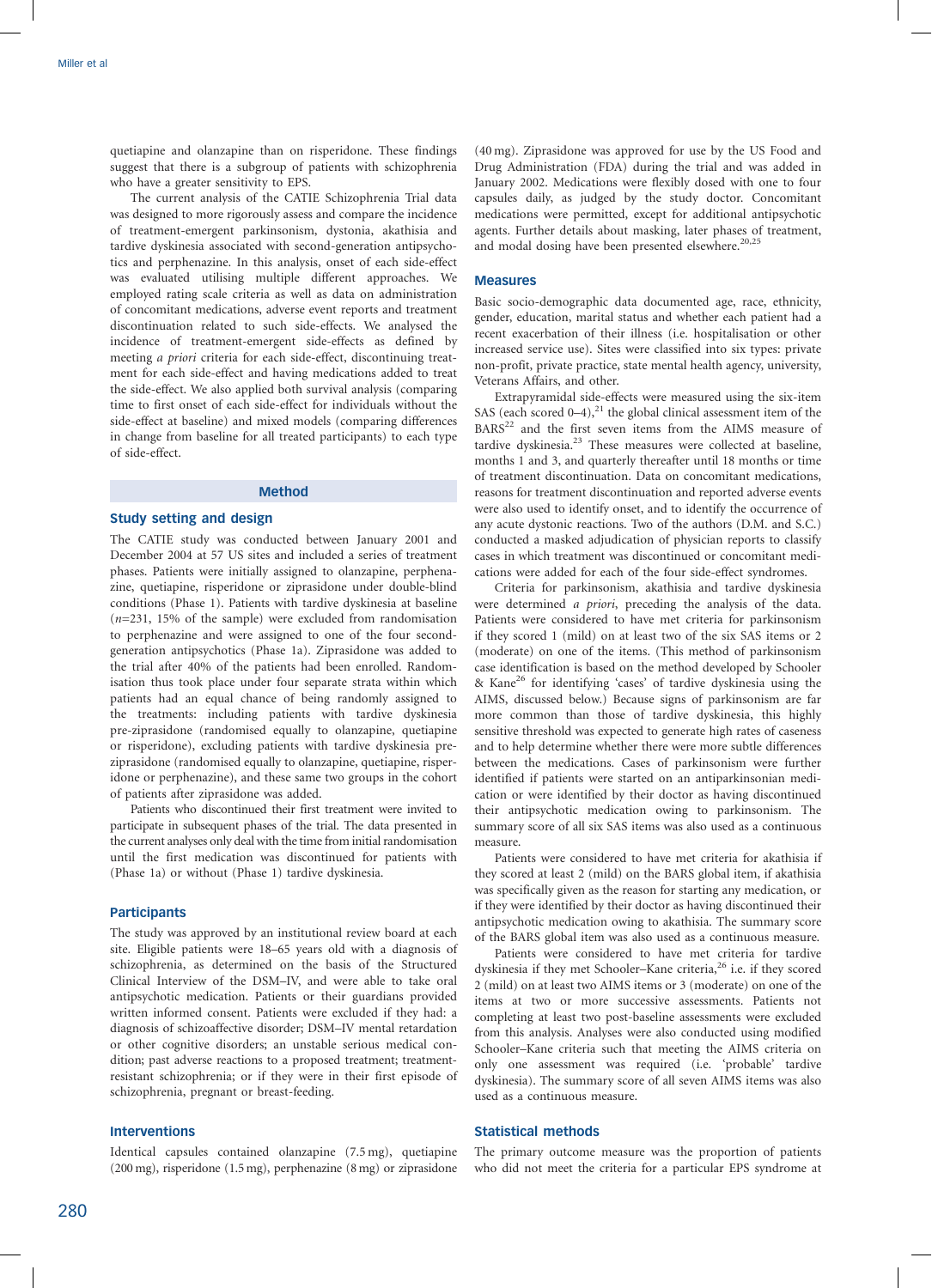baseline but who met at least one of the three criteria for that symptom during the subsequent follow-up period. For tardive dyskinesia, patients were excluded from the primary analysis if they met modified Schooler–Kane criteria at baseline, or were identified as having borderline tardive dyskinesia, which was defined by not meeting the full modified Schooler–Kane criteria but having at least one AIMS item score of mild, were taking medications for tardive dyskinesia, or being placed in Phase 1a, the phase which did not allow randomisation to perphenazine. A supportive analysis was repeated in which all patients with borderline tardive dyskinesia were included.

A second set of analyses involved repeated measures analysis of continuous measures representing change in severity of the three syndromes from baseline. Patients meeting criteria for each syndrome at baseline were not excluded from these analyses and baseline scores of the dependent measure were included as covariates in each analysis.

An analysis of incidence of side-effects was conducted first without adjustment for potential baseline predictors of each syndrome and then in models that included socio-demographic and other baseline measures that were significantly associated with the dependent measure.

The statistical plan used for treatment group comparisons followed the same methods as in the original publication from CATIE.<sup>20</sup> Analyses (using SAS version 9.1 for Windows) were conducted on four data-sets with overlapping membership based on the tardive dyskinesia and ziprasidone cohort stratification. Each data-set only included patients with an equal chance of being randomly assigned to the treatments under comparison. Patients on perphenazine, in particular, were only compared with equivalent patients who did not have tardive dyskinesia at baseline, and patients on ziprasidone were only compared with other patients who were randomised after ziprasidone was added. The primary comparison between the four treatments available at the beginning of the trial was an overall 3 degree of freedom test. This test was performed on data-set I, excluding patients with tardive dyskinesia and those randomised to ziprasidone. If the overall test was significant at  $P < 0.05$ , the three second-generation antipsychotics were compared with perphenazine with a Hochberg modification to the Bonferroni adjustment for multiple comparisons<sup>27</sup> in which the smallest *P*-value was compared with  $P=0.05$ /  $3=0.017$  and the largest with  $P=0.05$ . Next, using data-set II, which excludes perphenazine and ziprasidone and includes tardive dyskinesia patients, the three second-generation antipsychotics were compared with each other via step-down testing. If the overall 2 degree of freedom test was significant at  $P<0.05$ , an alpha of  $P < 0.05$  was applied for all comparisons.

Data-sets III and IV were used to compare ziprasidone with the other four drugs among patients randomised after ziprasidone became available; patients with tardive dyskinesia were excluded from the perphenazine comparison. Hochberg adjustment<sup>27</sup> for four pair-wise comparisons was used to compare ziprasidone with the other three second-generation antipsychotics using data-set III and with perphenazine in data-set IV. Across both data-sets, the smallest P-value was considered significant if P=0.05/4=0.013. For evaluation of tardive dyskinesia events, in which all patients with tardive dyskinesia at baseline were excluded, this strategy simplifies to data-sets I and III.

Simple percentages of patients who experienced each type of side-effect are presented without statistical testing since they do not account for differential duration of treatment exposure. We conducted a statistical comparison of treatment groups for incidence of movement disorder events using Poisson regression to fit an exponential survival model accounting for the duration

of treatment for individuals without the event and the time until first occurrence for people who had the event. Owing to the large number of parkinsonism events in the first month of treatment, the model for parkinsonism was extended to a piecewise exponential, in which separate exponential parameters were estimated for the first month and for all subsequent months. Treatment effects were summarised via the estimated probability of having an extrapyramidal event within 1 year.<sup>28</sup> Analyses were conducted with adjustment for significant baseline predictors, identified from an a priori set likely to have a relationship with the outcome. Items evaluated as potential covariates included age, gender, taking a conventional antipsychotic at baseline, baseline score of the relevant instrument, and site care setting. Potential baseline covariates for tardive dyskinesia also included items found previously to be associated with tardive dyskinesia at baseline: taking an anticholinergic, substance misuse, Positive and Negative Syndrome Scale total score, duration of antipsychotic use, and Simpson-Angus mean score.<sup>19</sup> There were no significant differences in smoking rates at baseline or substance misuse during the trial (M. Swartz, personal communication, 2007) between treatment groups. For descriptive evaluation, the following additional analyses were completed for akathisia and parkinsonism: incidence of events after 1 month of treatment, incidence of adding medications and incidence of discontinuation. Supportive Cox proportional hazards regression and exact logistic regression for rare events confirmed the primary methods. Kaplan–Meier survival plots provide a graphical display of the events over time.

Change from baseline in the continuous measurements collected over the 18 months were compared across treatment groups with a mixed model, including terms representing the baseline value of the dependent variable, time (treated as a classification variable), significant baseline predictors identified from an a priori set likely to have a relationship with the outcome, and baseline  $\times$  time and treatment  $\times$  time interactions. The baseline  $\times$  time term adjusts for baseline differences in characteristics of patients who dropped out early and thus are not as well represented at later time points. A random subject effect and a spatial power covariance structure were used to adjust standard errors for the repeated measurements of observations from the same individual. When the treatment  $\times$  time interaction was not significant, it was removed to obtain average treatment group differences in change from baseline over all time points. An additional analysis evaluated the maximum (most severe) change from baseline for each individual using analysis of covariance with the same fixed covariates, as well as duration of exposure to study drug.

## Results

Although 1493 patients were enrolled in the study, all data from one site (33 patients) were excluded prior to analysis owing to concerns about data integrity, and 17 patients were randomised but did not start taking the study medication (for consort diagram see Lieberman et  $al^{20}$ )

## Baseline comparisons

When baseline data on patients from all four randomisation strata were examined, including patients with tardive dyskinesia at baseline, there were no substantial differences between treatment groups on either continuous or dichotomous measures of parkinsonism or akathisia, with one exception: individuals randomised to olanzapine had a higher mean BARS score than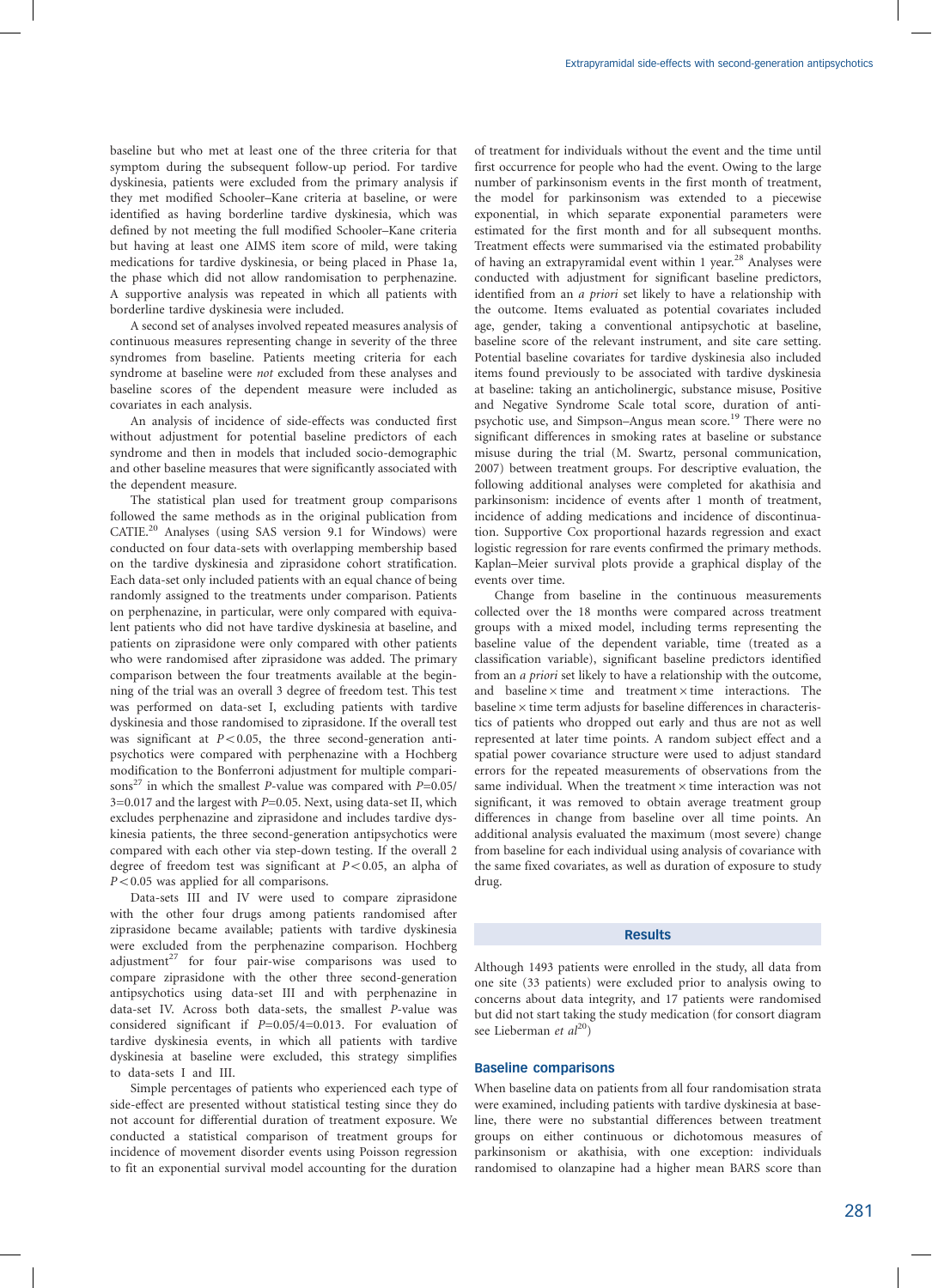those randomised to perphenazine, although there was no difference on percentage of patients meeting the criteria for akathisia (online Table DS1). When the comparison is properly limited to the patients in Phase 1 who did not have tardive dyskinesia at baseline and were included in the randomisation that included perphenazine, there were no notable baseline differences on measures of tardive dyskinesia (i.e. after excluding those in Phase 1a, as noted in the second set of columns in the four lowest rows of online Table DS1).

#### Acute dystonia

There were only eight cases of acute dystonia reported during the study, four of which resulted in treatment discontinuation. Of these eight patients, one was receiving olanzapine (discontinued), one was receiving perphenazine, one was receiving quetiapine (discontinued), two were receiving risperidone (one discontinued), and three were receiving ziprasidone (two discontinued).

#### Parkinsonism

Examination of the proportion of patients showing no evidence of parkinsonism at baseline who met at least one of the three criteria for parkinsonism during the subsequent follow-up period revealed no substantial differences between treatment groups (online Table DS2). Statistical analysis, using piecewise exponential regression of the probability of having a parkinsonian event, showed no statistically significant difference between treatment groups (Table 1). Covariate-adjusted 12-month event rates were notable at 37– 44% for the four second-generation antipsychotics and 37% for perphenazine (Table 1). The Kaplan–Meier survival plot graphically illustrates both the substantial incidence of parkisonian events, particularly in the first month, and the convergence of treatment groups (Fig. 1). Although there was a substantial incidence of parkinsonism events within the first month, only 2 patients discontinued treatment for EPS within the first month (data not shown). Finally, mixed model analysis of change in parkinsonian symptoms from baseline for all treated patients, as measured with the SAS, also shows no statistically significant group differences (online Fig. DS1). Analyses of maximum change in SAS score, and incidence of parkinsonism events after the first month of treatment also found no statistically significant differences (data not shown). Analysis of incidence of adding medications found an overall difference (P=0.029 for primary data-set I), with addition of parkinsonism medications most likely for patients on risperidone and least likely for patients on quetiapine. In addition, analyses of incidence of discontinuation for parkinsonism suggested there was a lower rate of discontinuation for quetiapine and ziprasidone  $(P<0.05$  for all four data-sets, although exact logistic regression methods were statistically significant only for data-set III).

#### Akathisia

Examination of the proportion of patients who met at least one of the criteria for akathisia or who met each of the criteria, separately, among those who had no evidence of akathisia at baseline showed no substantial difference between treatment groups (online Table DS3). Poisson regression analysis of the probability of meeting any of the three criteria for akathisia revealed no significant difference between groups (Table 2). Covariate-adjusted 12-month event rates ranged from 26% to 35% for the second-generation antipsychotics, with 35% for perphenazine (Table 2). The Kaplan–Meier plot graphically shows the close grouping of survival curves across treatment groups

(Fig. 2), and mixed model analysis of change from baseline on the BARS global rating similarly shows no statistically significant group differences, but does suggest a general decline in akathisia symptom levels over time (online Fig. DS2). Analysis of maximum change in BARS global rating from baseline for all treated individuals found no statistically significant differences  $(P=0.071, \text{ data})$ not shown), although perphenazine had the largest estimated change (0.44) and olanzapine had the lowest (0.22). Analyses of incidence of adding medications for akathisia found no significant differences (P=0.056), although perphenazine and risperidone had numerically higher rates of medications added. No significant differences were noted for analyses of discontinuation for akathisia or akathisia events after the first month of treatment.

## Tardive dyskinesia

Data from patients who had no evidence of tardive dyskinesia at baseline shows that a small proportion of patients met full Schooler–Kane tardive dyskinesia criteria during Phase 1 treatment (1.1–4.5% of patients taking the second-generation antipsychotics and 3.3% of those taking perphenazine (online Table DS4). The proportion of patients who met modified Schooler– Kane criteria (i.e. at a single time-point) ranged from 8.3% to 9.6% for the second-generation antipsychotics and was 11.8% for perphenazine. The other two measures of tardive dyskinesia events (patient discontinuations and concomitant medications) were met by only 1% or fewer patients in all treatment groups. Poisson regression reveals no statistically significant difference between treatment groups on either tardive dyskinesia indicator (Table 3). Covariate-adjusted 12-month event rates for Schooler–Kane tardive dyskinesia ranged from 0.7% to 2.2% for the second-generation antipsychotics, with 2.7% for perphenazine (Table 3). Kaplan–Meier survival curves show both the infrequent incidence of tardive dyskinesia and the overlapping of treatment groups (Fig. 3), and mixed model analysis of change in tardive dyskinesia symptoms from baseline, based on the AIMS total score, also shows no statistically significant group differences (online Fig. DS3). Analyses of incidence of tardive dyskinesia events for patients with either no or borderline tardive dyskinesia at baseline, and maximum change in AIMS total score, also found no statistically significant differences between treatment groups.

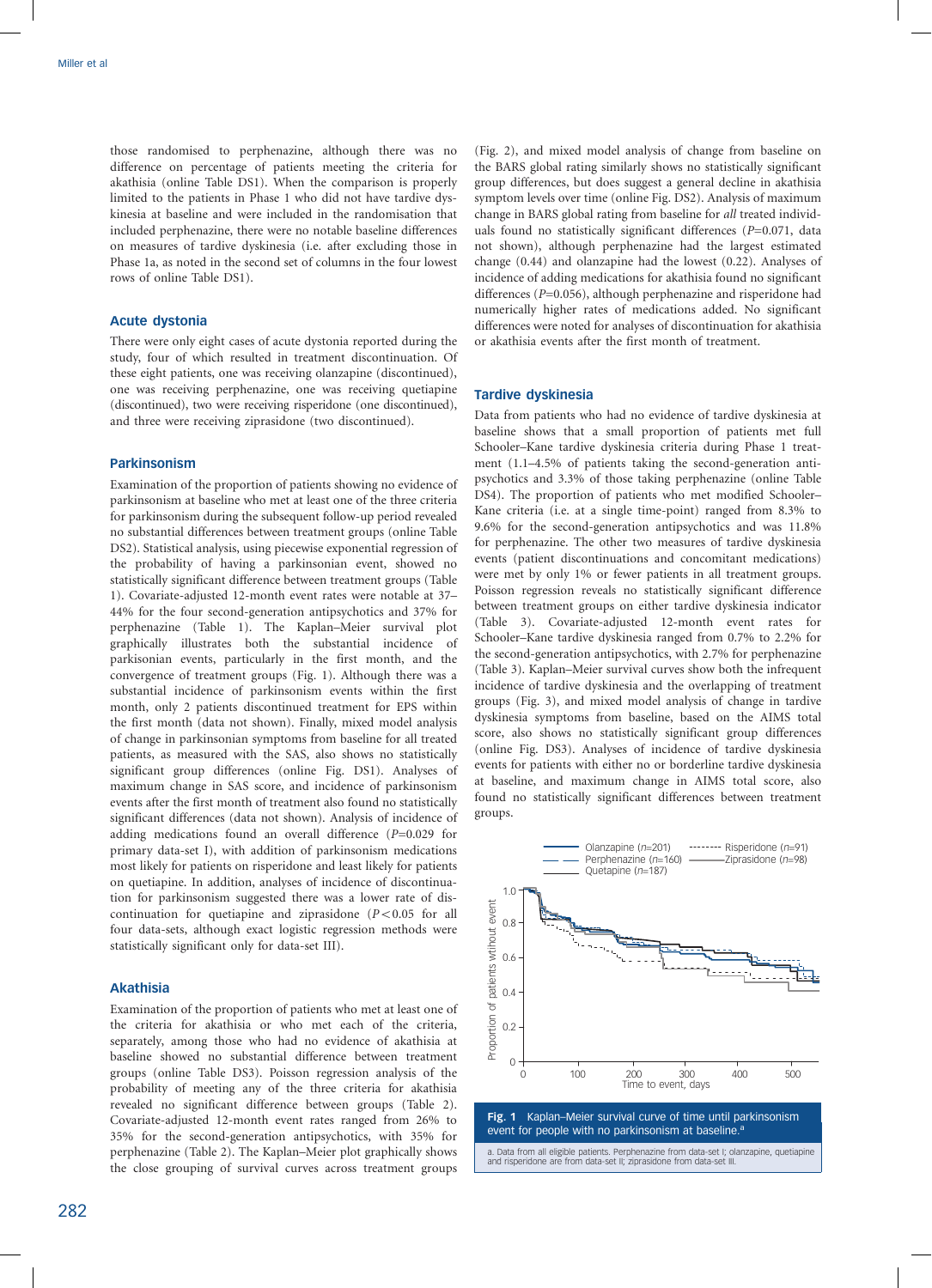| Table 1 Analysis of probability of having a parkinsonism event within 1 year for people with no parkinsonism at baseline® with adjustment for baseline covariates® | Ziprasidone<br>Risperidone<br>Quetiapine | comparison<br>Paired<br>Overall<br>Estimated probablity<br>$(95%$ CI)<br>Estimated probablity<br>(95% CI)<br>Estimated probablity<br>(95% CI)<br>probablity<br>(95% CI) | $\frac{5}{2}$<br>0.649<br>$0.424(0.34 - 0.52)$<br>167<br>$0.35(0.27 - 0.45)$<br>166<br>$0.37(0.29 - 0.48)$ | S<br>0.38<br>0.440 (0.36-0.54)<br>191<br>0.368 (0.29-0.46)<br>187 | S<br>0.85<br>$0.42(0.31 - 0.56)$<br>86<br>$0.47(0.36 - 0.59)$<br>104<br>$0.41(0.30 - 0.54)$<br>$\frac{8}{100}$ | S<br>0.63<br>$0.467$ $(0.33 - 0.63)$<br>87<br>$0.42(0.30 - 0.58)$ | a. Patierts with no parkinsonism at baseline did not meet Simpson-Angus Scale extrapyramidal side-effects ortieria and were taking no medications for parkinsonism at baseline. A parkinsonism event includes meeting slimpson<br>because of parkinsonism, or adding medications for parkinsonism. Probability of having an event within 1 year is estimated with piecewise exponential regression adjusted for the following covariates: baseline Simpson-Angus<br>tardive dyskinesia status at baseline (randomised into Phase 1a) where appropriate. |
|--------------------------------------------------------------------------------------------------------------------------------------------------------------------|------------------------------------------|-------------------------------------------------------------------------------------------------------------------------------------------------------------------------|------------------------------------------------------------------------------------------------------------|-------------------------------------------------------------------|----------------------------------------------------------------------------------------------------------------|-------------------------------------------------------------------|---------------------------------------------------------------------------------------------------------------------------------------------------------------------------------------------------------------------------------------------------------------------------------------------------------------------------------------------------------------------------------------------------------------------------------------------------------------------------------------------------------------------------------------------------------|
|                                                                                                                                                                    |                                          |                                                                                                                                                                         |                                                                                                            |                                                                   |                                                                                                                |                                                                   |                                                                                                                                                                                                                                                                                                                                                                                                                                                                                                                                                         |
|                                                                                                                                                                    |                                          |                                                                                                                                                                         |                                                                                                            |                                                                   |                                                                                                                |                                                                   |                                                                                                                                                                                                                                                                                                                                                                                                                                                                                                                                                         |
|                                                                                                                                                                    |                                          |                                                                                                                                                                         |                                                                                                            |                                                                   |                                                                                                                |                                                                   |                                                                                                                                                                                                                                                                                                                                                                                                                                                                                                                                                         |
|                                                                                                                                                                    | Perphenazine                             | Estimated                                                                                                                                                               |                                                                                                            |                                                                   |                                                                                                                |                                                                   |                                                                                                                                                                                                                                                                                                                                                                                                                                                                                                                                                         |
|                                                                                                                                                                    |                                          |                                                                                                                                                                         | 160                                                                                                        |                                                                   |                                                                                                                | 92                                                                |                                                                                                                                                                                                                                                                                                                                                                                                                                                                                                                                                         |
|                                                                                                                                                                    | Olanzapine                               | Estimated probabiity<br>(95% CI)                                                                                                                                        | $0.38(0.30 - 0.47)$                                                                                        | 0.382 (0.30-0.47)                                                 | $0.46(0.35 - 0.58)$                                                                                            |                                                                   | NS, not significant; O, olanzapine; P, perphenazine; Q, quetiapine; R, risperidone; Z, ziprasidone<br>normal, or one mild item), site care setting (State Mental Health, Veterans Affairs, Others), and<br>b. Italicised values highlight treatment conditions of primary interest in each data-set.                                                                                                                                                                                                                                                    |
|                                                                                                                                                                    |                                          |                                                                                                                                                                         | 174                                                                                                        | 201                                                               | 113                                                                                                            |                                                                   |                                                                                                                                                                                                                                                                                                                                                                                                                                                                                                                                                         |
|                                                                                                                                                                    |                                          | Data-set                                                                                                                                                                | $I: P V. O V. Q V. R^{c}$                                                                                  | II: $O$ v, $Q$ v, $R^{\sigma}$                                    | III: $Z$ V. O, Q, $R^e$                                                                                        | N: Z V P <sup>t</sup>                                             |                                                                                                                                                                                                                                                                                                                                                                                                                                                                                                                                                         |

d. Excluding patients on perphenazine or ziprasidone.<br>e. Limited to ziprasidone cohort, excluding patients on perphenazine.<br>f. Limited to ziprasidone cohort, excluding Phase 1a patients with tardive dyskinesia. d. Excluding patients on perphenazine or ziprasidone.

e. Limited to ziprasidone cohort, excluding patients on perphenazine. f. Limited to ziprasidone cohort, excluding Phase 1a patients with tardive dyskinesia.

|                              |               | Table 2 Analysis of probability of having an akathisia event within 1                                                                                                                                                                                                                                                                                                                                                                                                                                                                                                                                                                                                                                                                                                        |     |                                    |     |                                  |     | year for people with no akathisia at baseline <sup>a</sup> with adjustment for baseline covariates <sup>bl</sup> |     |                                    |         |                      |
|------------------------------|---------------|------------------------------------------------------------------------------------------------------------------------------------------------------------------------------------------------------------------------------------------------------------------------------------------------------------------------------------------------------------------------------------------------------------------------------------------------------------------------------------------------------------------------------------------------------------------------------------------------------------------------------------------------------------------------------------------------------------------------------------------------------------------------------|-----|------------------------------------|-----|----------------------------------|-----|------------------------------------------------------------------------------------------------------------------|-----|------------------------------------|---------|----------------------|
|                              |               | Olanzapine                                                                                                                                                                                                                                                                                                                                                                                                                                                                                                                                                                                                                                                                                                                                                                   |     | Perphenazine                       |     | Quetiapine                       |     | Risperidone                                                                                                      |     | Ziprasidone                        |         |                      |
| Data-set                     |               | Estimated probablity<br>$(95%$ CI)                                                                                                                                                                                                                                                                                                                                                                                                                                                                                                                                                                                                                                                                                                                                           |     | Estimated probabiity<br>$(95%$ CI) |     | Estimated probablity<br>(95% CI) |     | Estimated probablity<br>(95% CI)                                                                                 |     | Estimated probablity<br>$(95%$ CI) | Overall | comparison<br>Paired |
| $I: P V. O V. Q V. R^{c}$    | 197           | $0.26$ $(0.20 - 0.33)$                                                                                                                                                                                                                                                                                                                                                                                                                                                                                                                                                                                                                                                                                                                                                       | 207 | $0.35(0.28 - 0.43)$                | 207 | $0.26$ $(0.20 - 0.35)$           | 209 | $0.35(0.28 - 0.44)$                                                                                              |     |                                    | 0.10    | $\frac{5}{2}$        |
| II: O V. Q V. R <sup>d</sup> | 238           | 0.260 (0.20-0.337)                                                                                                                                                                                                                                                                                                                                                                                                                                                                                                                                                                                                                                                                                                                                                           |     |                                    | 250 | 0.277 (0.21-0.367)               | 244 | 0.342 (0.26-0.43)                                                                                                |     |                                    | 0.20    | S                    |
| III: $Z$ V. O, Q, $R^e$      | $\frac{8}{1}$ | $0.21(0.13 - 0.32)$                                                                                                                                                                                                                                                                                                                                                                                                                                                                                                                                                                                                                                                                                                                                                          |     |                                    | 143 | $0.25(0.16 - 0.37)$              | 123 | $0.38$ $(0.27 - 0.52)$                                                                                           | 130 | 0.31 (0.22-0.44)                   | 0.07    |                      |
| W: Z V. P <sup>r</sup>       |               |                                                                                                                                                                                                                                                                                                                                                                                                                                                                                                                                                                                                                                                                                                                                                                              | 118 | $0.41(0.31 - 0.53)$                |     |                                  |     |                                                                                                                  | 110 | $0.30(0.20 - 0.42)$                | 0.16    |                      |
|                              |               | a. Patients with no akathisia at bassinent of less than mid (2) and were taking no medications for parkinsonism at baseline. An akathisia event includes meeting BARS global clinical assessment criteria, discontinuing becau<br>akathisia, or adding medications for akathisia. Probability of having an event within 1 year is estimated with Poisson regression adjusted for the following covariates: baseline BARS global clinical assessment (absent or q<br>BARS, Barnes Akathisia Rating Scale; NS, not significant; O, danzapine; P, perphenazine; Q, quetiapine; R, risperidone; Z, ziprasidone.<br>b. Italicised values highlight treatment conditions of primary interest in each data-set.<br>status at baseline (randomised into Phase 1a) where appropriate. |     |                                    |     |                                  |     |                                                                                                                  |     |                                    |         |                      |

c. Excluding varies in giving the content of Phase Ta Pinniary interest in excluding patients on perpherical c<br>d. Excluding patients on perpheriazine or ziprasidone.<br>e. Limited to ziprasidone cohort, excluding patients on c. Excluding patients on ziprasidone and Phase 1a patients with tardive dyskinesia.

d. Excluding patients on perphenazine or ziprasidone.

e. Limited to ziprasidone cohort, excluding patients on perphenazine.

f. Limited to ziprasidone cohort, excluding Phase 1a patients with tardive dyskinesia.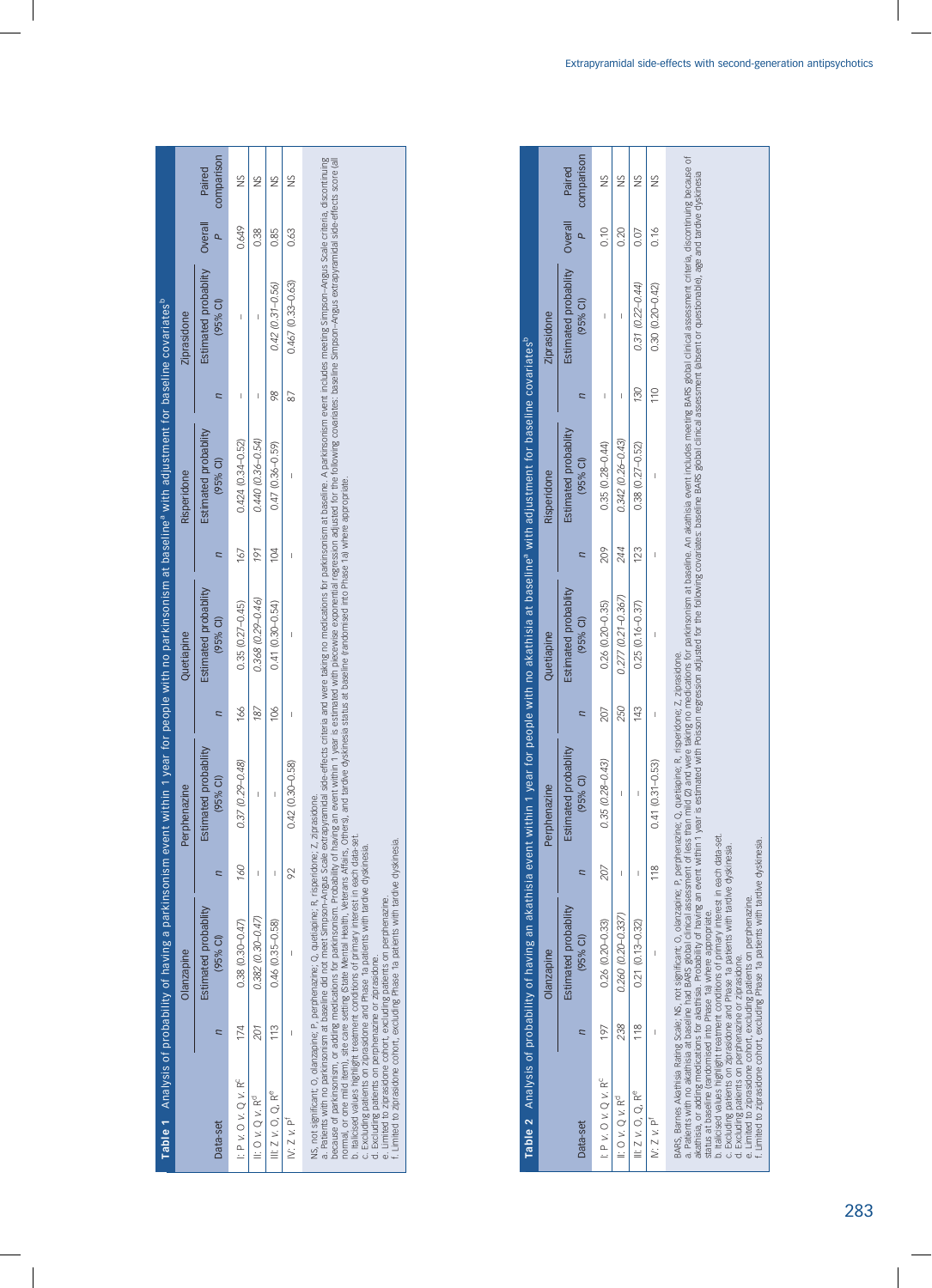|                                                      |     |                                                                                                                                                                                                                                                                                                                                                                                           |     | Table 3 Analysis of probability of having a tardive dyskinesia event within 1 year for people with no tardive dyskinesia at baseline with adjustment for baseline covariates <sup>a, b</sup>                                                            |     |                                    |     |                                                                                                                                                                        |     |                                     |               |                      |
|------------------------------------------------------|-----|-------------------------------------------------------------------------------------------------------------------------------------------------------------------------------------------------------------------------------------------------------------------------------------------------------------------------------------------------------------------------------------------|-----|---------------------------------------------------------------------------------------------------------------------------------------------------------------------------------------------------------------------------------------------------------|-----|------------------------------------|-----|------------------------------------------------------------------------------------------------------------------------------------------------------------------------|-----|-------------------------------------|---------------|----------------------|
|                                                      |     | Olanzapine                                                                                                                                                                                                                                                                                                                                                                                |     | Perphenazine                                                                                                                                                                                                                                            |     | Quetiapine                         |     | Risperidone                                                                                                                                                            |     | Ziprasidone                         |               |                      |
| Data-set                                             |     | Estimated probablity<br>$(95%$ CI)                                                                                                                                                                                                                                                                                                                                                        |     | probablity<br>ට්<br>(95%<br>Estimated<br>I                                                                                                                                                                                                              |     | Estimated probablity<br>$(95%$ CI) |     | Estimated probabiity<br>$(95%$ CI)                                                                                                                                     |     | Estimated probability<br>$(95%$ CI) | Overall<br>Q, | comparison<br>Paired |
| $I: P V O V Q V R^{c}$<br>Schooler-Kane<br>Modified  | 182 | 0.01 (0.002-0.03)                                                                                                                                                                                                                                                                                                                                                                         | 183 | 0.03 (0.01-0.07)                                                                                                                                                                                                                                        | 179 | 0.02 (0.001-0.06)                  | 179 | 0.01 (0.004-0.04)                                                                                                                                                      |     |                                     | 0.25          | S                    |
| Schooler-Kane                                        | 216 | $0.13(0.08 - 0.19)$                                                                                                                                                                                                                                                                                                                                                                       | 21  | $0.22(0.15 - 0.30)$                                                                                                                                                                                                                                     | 222 | 0.13 (0.08-0.21)                   | 20  | 0.15 (0.10-0.23)                                                                                                                                                       | I   |                                     | 0.22          | S                    |
| III: $Z V. P, O, Q, Rd$<br>Schooler-Kane<br>Modified | 102 | $0.01$ $(0.001 - 0.06)$                                                                                                                                                                                                                                                                                                                                                                   | po  | $0.04(0.01 - 0.12)$                                                                                                                                                                                                                                     | 104 | $0.04(0.01 - 0.12)$                | 96  | $0.03(0.010 - 0.10)$                                                                                                                                                   | 89  | 0.02 (0.005-0.09)                   | 0.47          | S                    |
| Schooler-Kane                                        | 122 | $0.17(0.10 - 0.28)$                                                                                                                                                                                                                                                                                                                                                                       | 128 | $0.23(0.15 - 0.36)$                                                                                                                                                                                                                                     | 128 | $0.15(0.08 - 0.28)$                | 121 | $0.18(0.11 - 0.30)$                                                                                                                                                    | 124 | $0.14(0.08 - 0.26)$                 | 0.74          | S                    |
| c. Excluding patients on ziprasidone.                |     | b. Data-sets II and IV are not applicable in this analysis since patients stratified into Phase 1a at<br>a. Patients with no tardive dyskinesia at baseline met none of the criteria for modified Schooler-<br>NS, not significant; O, olanzapine; P, perphenazine; Q, quetiapine; R, risperidone; Z, ziprasidone.<br>highlight treatment conditions of primary interest in each data-set |     | covariates: baseline total Positive and Negative Syndrome Scale score, years taking antipsychotic medication (0-5, 6-20, 21+), and Daseline Simpson-Angus Scale extrapyramidal side-effects (EPS) score (all items =0 norm a)<br>baseline are excluded. |     |                                    |     | Kane tardive dyskinesia or borderline tardive dyskinesia. Probability of having an event within 1 year is estimated with Poisson regression adjusted for the following |     |                                     |               |                      |

d. Including only ziprasidone cohort patients.

of including only ziprasidone cohort patients.



# **Discussion**

Using a variety of measures of dystonia, parkinsonism, akathisia and tardive dyskinesia, the analysis of incidence rates and continuous rating scale measures from CATIE shows no consistent, substantial or statistically significant differences between any second-generation antipsychotic and perphenazine, or between any pair of second-generation antipsychotics. In the current analyses we utilised more sensitive criteria for parkinsonism and akathisia than was used in the analyses reported by Lieberman et  $al$ ,<sup>20</sup> and we thus found a higher incidence of these side-effects. We choose the current criteria to define 'caseness' of these sideeffects in a similar fashion to tardive dyskinesia, and to examine any subtle differences between second- and first-generation antipsychotics.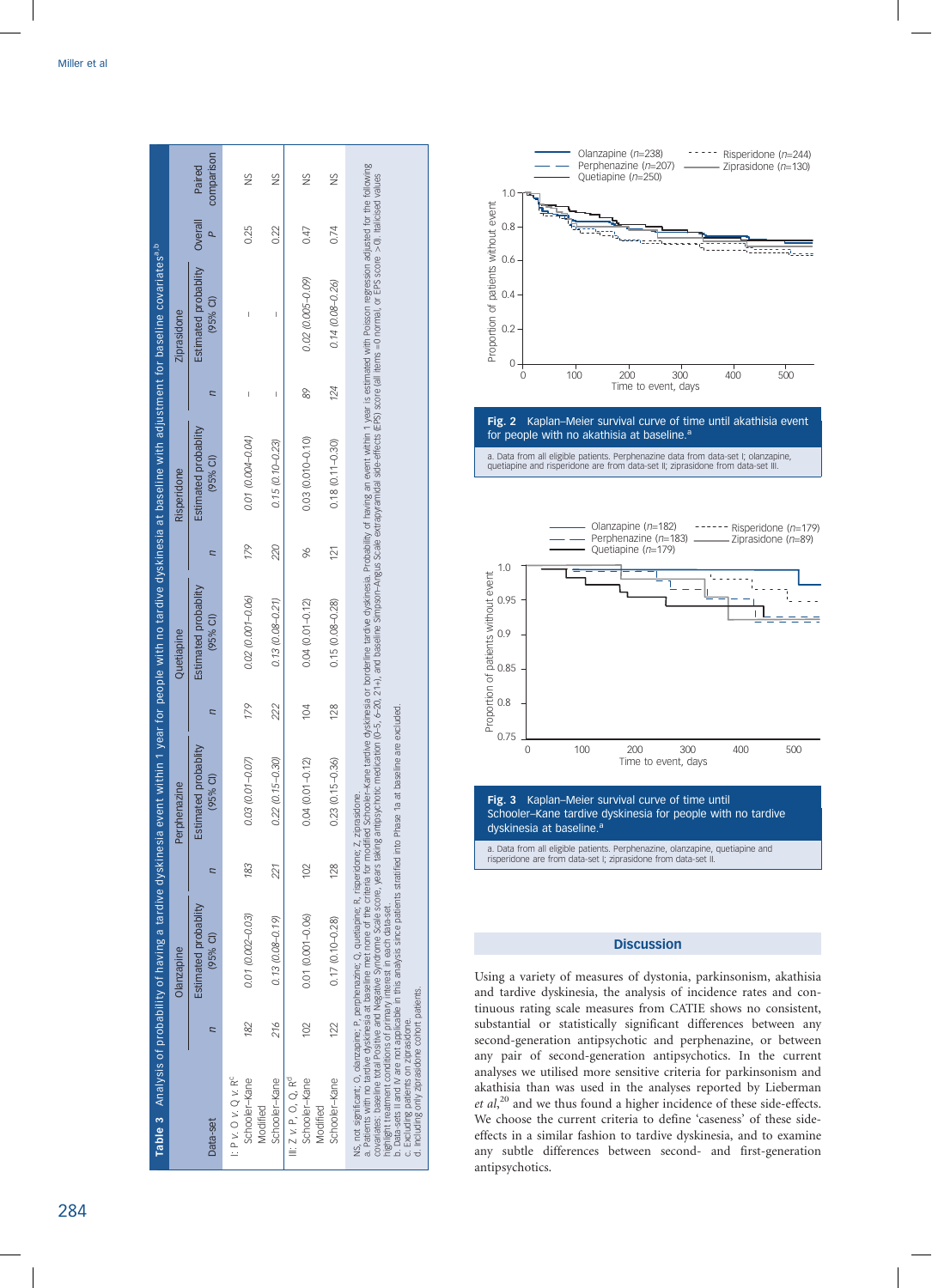## Comparisons with previous studies examining EPS between second- and first-generation antipsychotics

Evidence from various clinical trials indicate that motor abnormalities inherent to schizophrenia-spectrum disorders<sup>29,30</sup> may be aggravated by first-generation antipsychotics,  $31-34$  whereas some of the newer second-generation antipsychotics appear to have a lower propensity to induce motor symptoms or to improve symptoms associated with pre-existing tardive dyskinesia.<sup>6,33,35-41</sup> In contrast, we found no advantage between any of the treatments tested in CATIE in the incidence of treatment-emergent dystonia, parkinsonism, akathisia or tardive dyskinesia in patients with chronic schizophrenia during maintenance antipsychotic treatment for up to 18 months. Although our findings are discrepant with the findings of initial clinical trials with second-generation antipsychotics, they are in close agreement with more recent trials conducted by independent investigators which have found virtually no substantial differences in EPS between these two classes of drugs. $9,11$  Our findings are also in accord with a large meta-analysis of 31 randomised controlled trials that included 2320 patients, which found no greater risk of EPS between lowpotency first- and second-generation antipsychotics, other than clozapine.<sup>10</sup>

Although the review by Correll et  $al^{14}$  reported a lower annualised incidence of tardive dyskinesia in patients receiving second-generation antipsychotics (0.8%) compared with those receiving first-generation antipsychotics (5.4%), three of the randomised trials they reviewed used haloperidol as the comparator at relatively high mean doses (13–15 mg). The authors acknowledged that their findings may have been biased by the use of high doses of haloperidol as the comparison treatment.

In the CATIE Schizophrenia Trial, the use of perphenazine, an intermediate-potency first-generation antipsychotic given within a range of modest doses, was likely to be at least partially responsible for the lack of difference in the incidence of treatment-emergent dystonia, parkinsonism, akathisia and tardive dyskinesia seen between the first- and second-generation antipsychotic groups. In the CATIE study, the mean modal dose for the perphenazine group was 20.8 mg/day. Using the dose equivalency of 4:1 (perphenazine:haloperidol) proposed by Kane et  $al$ ,  $42$  this would be equivalent to a dose of 5.2 mg/day of haloperidol, which is lower than was used in the initial randomised trials of second-generation antipsychotics. At this dose, perphenazine was no less effective than olanzapine, quetiapine, risperidone or ziprasidone measured as time to discontinuation of treatment for any cause.<sup>20</sup> Similarly, there were no differences between perphenazine and olanzapine, quetiapine, risperidone and ziprasidone on measures of symptoms or quality of life,  $43,44$  or on neurocognitive functioning.<sup>4</sup>

In contrast to most previous trials, we excluded individuals who were experiencing a particular EPS syndrome at entry into the trial from the analyses for that primary outcome measure of treatment-emergent side-effects. Thus, this design is more consistent than previous studies with the basic principle of risk assessment research which states that patients who already have the outcome being studied should be excluded from the study cohort.<sup>46</sup> Such patients already are 'cases' and thus cannot be at any risk of becoming cases and add uninformative variance that biases results towards the null. The exclusion of patients who had EPS syndromes at baseline from our statistical analyses allowed more precise comparison of treatment-emergent incidences of these side-effects than studies that included mixed samples. Although we feel that this was the best method for comparing rates of EPS given the design of the trial, our findings may not directly relate to patients who are already experiencing an EPS on their current antipsychotic agent. However, in the analyses of change in mean rating scores over time, we included all treated patients and adjusted for treatment, baseline rating score, site care setting, Phase1a tardive dyskinesia status where applicable, classification of time, and the interaction between baseline rating score and time, and found no difference between medications for any of the side-effects.

Another substantial difference between the current analysis and previously reported randomised trials was that patients with a history of tardive dyskinesia at baseline were excluded from randomisation to perphenazine. There appear to be individuals who are particularly vulnerable (or resistant) to EPS. It has previously been reported that there is a relationship between the development of parkinsonism, akathisia and tardive dyskinesia, and various investigators have shown that antipsychotic-induced parkinsonism and/or akathisia are associated with a higher risk of developing tardive dyskinesia.47–50 Likewise, the baseline analysis of the CATIE data showed a significant correlation of parkinsonism and akathisia with tardive dyskinesia.<sup>19</sup> Not randomising patients with tardive dyskinesia to perphenazine systematically excluded people who had demonstrated previous vulnerability to EPS, who were likely to be at a greater risk of developing parkinsonism and akathisia having received perphenazine, which could potentially bias the results. To account for this potential bias, all comparisons of perphenazine to secondgeneration antipsychotics included only individuals without tardive dyskinesia at baseline. In other words, the comparisons of perphenazine with second-generation antipsychotics were based solely on those people who had not shown previous vulnerability to EPS and, thus, should not have biased the findings. To further control for this potential, we covaried for tardive dyskinesia at baseline in all of the analyses comparing perphenazine with second-generation antipsychotics and comparing secondgeneration antipsychotics with each other, and found no difference in the results.

#### Higher treatment discontinuation with perphenazine

Our results do not provide an explanation for why perphenazine was associated with the highest rate of treatment discontinuations due to EPS, as noted in the original reporting of CATIE.<sup>20</sup> There are several possible methodological explanations for this. First, we examined the incidence of side-effects, and not merely the reasons for treatment discontinuation. In addition, we looked at the incidence of the different types of EPS separately, excluding from the analysis those who had a specific type of EPS at baseline. This is the appropriate method for the determining incidence of specific treatment-emergent side-effects, but does not allow us to pool the incidence of all types of EPS. Of the 22 patients on perphenazine identified as discontinued owing to EPS in the original report,<sup>20</sup> 8 were not included here as treatment-emergent cases because they met the criteria for EPS at baseline, 2 were deemed unclassifiable during adjudication, and 12 were included in these analyses (2 discontinued for tardive dyskinesia, 3 for parkinsonism, 6 for akathisia, and 1 for both parkinsonism and akathisia). It is also possible that the ratings of ESP in CATIE may have been relatively insensitive to milder forms of ESP. It is difficult to train raters in the measurement of mild akathisia and rigidity, and patients may have experienced mild forms of these side-effects that were not detected by the raters. This complexity could have been compounded by the difficulty patients with schizophrenia have in describing their subjective experiences of a medication.

In our secondary analyses we found that a significantly higher proportion of participants randomised to risperidone had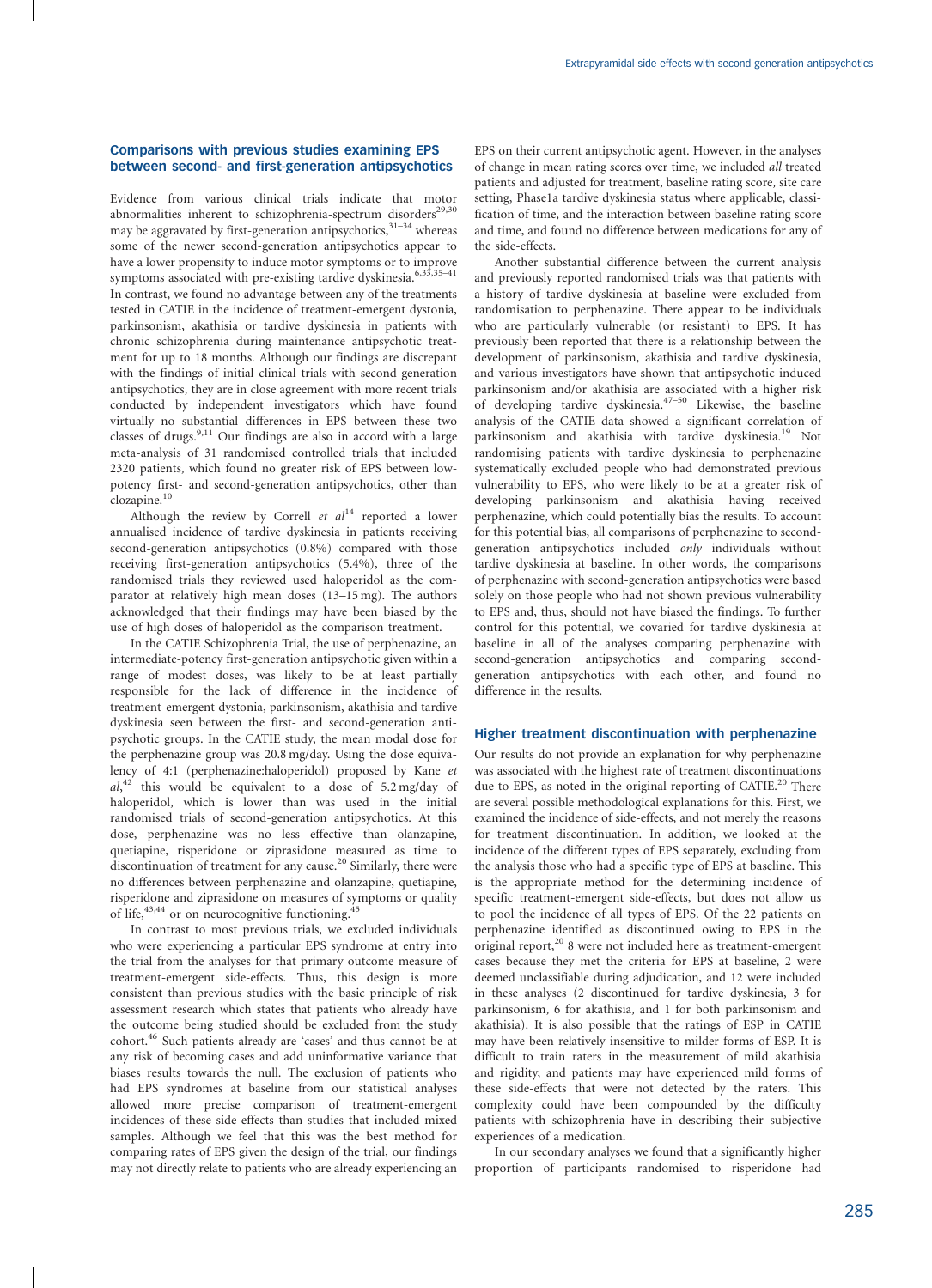medications added to treat parkinsonism, and significantly fewer patients randomised to quetiapine and ziprasidone discontinued treatment for parkinsonism than with the other medications. There was also a trend towards a higher proportion of individuals randomised to risperidone and perphenazine having medications added to treat akathisia. As these were secondary outcomes, they were not corrected for multiple testing.

Since most participants had received antipsychotic medications for many years (mean=14.4 years  $(s.d.=10.7)$ ), the patients in this analysis may be less likely to develop antipsychotic-induced EPS than the general population of individuals with schizophrenia, including those with first-episode psychosis. In addition, it is possible that for participants who developed tardive dyskinesia during the trial, the onset could have been related to prior antipsychotic exposure. The studies that showed advantages of second- over first-generation antipsychotics were conducted on patient samples of similar age and duration of illness, so these sample characteristics may not actually account for the differences in findings. $51$ 

## Limitations

As with other studies comparing the incidence of tardive dyskinesia in patients treated with first- and second-generation antipsychotics, some participants may have been experiencing withdrawal dyskinesia or 'unmasking' of tardive dyskinesia related to switching from one antipsychotic to another. The majority of patients in the CATIE Schizophrenia Trial switched antipsychotics at baseline. It is possible that the antipsychotic prior to entry into the study or the antipsychotic that they were randomised to may have influenced the rates of withdrawal dyskinesia, although investigators were allowed to cross-titrate the previous and new antipsychotics for up to a month. We found very few cases of tardive dyskinesia within the first month of the trial and our findings did not change substantially whether we included the data from the 1-month visit or not, suggesting that withdrawal dyskinesia and 'unmasking' of tardive dyskinesia did not significantly affect our findings.

Another potential limitation of the study was the relatively short duration of exposure to each drug owing to high switching rates. In Phase 1, the mean duration of exposure was 9.2 months for olanzapine, 4.6 months for quetiapine, 4.8 months for risperidone, 5.6 months for perphenazine and 3.5 months for ziprasidone. None the less, the duration of exposure was similar to those in prior studies with second-generation antipsychotics.<sup>51</sup> For example, the average median duration of the trial referenced in the Correll review was 8.8 months.<sup>14</sup> Our findings were corrected for duration of exposure and it is unlikely that the results for parkinsonism and akathisia were affected by the duration of exposure as they tend to occur early in treatment. Another limitation of the study was that, as with most randomised trials of antipsychotic medications, the training for the scales used to rate EPS and tardive dyskinesia were not as rigorous as the training for ratings of psychopathology. Given that the trial was double-blind, this fact should have influenced all treatment groups equally.

## **Strengths**

The strengths of the study are many and include the large sample size, independence from pharmaceutical industry sponsorship, and the head-to-head comparison of the four second-generation antipsychotics (that were FDA-approved at the time of the study) and a representative first-generation antipsychotic. Apart from pharmaceutical industry-sponsored studies, CATIE is the largest

randomised clinical trial conducted to date. Based on the sample size and event rates for each of the three outcomes, the study had 80% power to detect with a P-value of  $<$  0.05, a 15% difference between any two treatment groups for parkinsonian events, a 14% difference for akathisia, and a 7% difference in tardive dyskinesia.

Our findings suggest that the incidence of treatment-emergent parkinsonism, akathisia and tardive dyskinesia are not significantly different between modest dosages of the intermediate-potency perphenazine and the four second-generation antipsychotics in patients with chronic schizophrenia requiring maintenance antipsychotic treatment. None the less, significantly more participants receiving risperidone had medications added to treat parkinsonism and significantly fewer participants receiving quetiapine and ziprasidone discontinued treatment because of parkinsonism. There was also a trend towards more individuals who were receiving risperidone and perphenazine to have medications added to treat akathisia. Previous reports of a relatively lower incidence of EPS with second-generation antipsychotics compared with first-generation antipsychotics were likely to be related to the use of higher dosages of the high-potency first-generation antipsychotic haloperidol. In addition, the difference in EPS between the second- and first-generation antipsychotics may have been lessened by the higher doses of second-generation antipsychotics, such as olanzapine, that were used in CATIE and are routine in clinical practice, compared with the doses used in the original studies.

Del D. Miller, PharmD, MD, University of Iowa Carver College of Medicine, Iowa City, Iowa: **Stanley N. Caroff**, MD, University of Pennsylvania School of Medicine and the Department of Veterans Affairs Medical Center, Philadelphia, Pennsylvania; Sonia M. Davis, DrPH, Quintiles Inc, North Carolina; Robert A. Rosenheck, MD, Yale University School of Medicine, West Haven, Connecticut; Joseph P. McEvoy, MD, Duke University Medical Center, Durham, North Carolina; Bruce L. Saltz, MD, Mental Health Advocates, Inc, Boca Raton, Florida; Silvana Riggio, MD, Mount Sinai School of Medicine-James J. Peter VAMC, Bronx, New York; Miranda H. Chakos, MD, State University of New York Downstate Medical Center, Brooklyn, New York; Marvin S. Swartz, MD, Duke University Medical Center, Durham, North Carolina; Richard S.E. Keefe, PhD, T. Scott Stroup, MD, MPH, North Carolina School of Medicine, Neurosciences Hospital, Chapel Hill, North Carolina; Jeffrey A. Lieberman, MD, Columbia University College of Physicians and Surgeons, New York, New York, USA

Correspondence: Del D. Miller, University of Iowa Carver College of Medicine, Psychiatry Research, #2-105 MEB, 500 Newton Road, Iowa City, IA 52242–1000, USA. Email: del-miller@uiowa.edu

First received 19 Jan 2008, final revision 6 May 2008, accepted 24 Jun 2008

#### Acknowledgements

This article was based on results from the Clinical Antipsychotic Trials of Intervention Effectiveness (CATIE) project, supported by the National Institute of Mental Health (NO1 MH90001).

AstraZeneca Pharmaceuticals, Bristol-Myers Squibb, Forest Pharmaceuticals Inc, Janssen Pharmaceutica, Eli Lilly & Co, Otsuka Pharmaceutical Co, Ltd, Pfizer Inc, and Zenith Goldline Pharmaceuticals, provided medications for the study. AstraZeneca Pharmaceuticals: D.M. (consulting and educational fees); R.A.R (research funding); J.P.McE. (research funding); B.L.S (research funds); M.H.C (research funds); M.S.S (consulting and educational fees); R.S.E.K. (research funding); J.A.L. (research funding and consulting/educational fees). Bristol-Myers Squibb: D.M. (consulting and educational fees); S.N.C. (research funds); R.A.R (research funding and consulting fees) J.P.McE. (consulting/advisory board and lecture fees); M.S.S (consulting and educational fees); R.E.S.K. (consulting/advisory board fees); T.S.S (consulting fees); J.A.L. (research funding and consulting/educational fees). Eli Lilly & Co: R.A.R (research funding and consulting fees); J.P.McE. (research funding); M.S.S (research funds and consulting/educational fees); R.S.E.K. (research funding, consulting/advisory board fees and lecture fees); T.S.S (research funding); J.A.L. (consulting and educational fees). Forest Laboratories: R.S.E.K. (consulting/advisory board fees). Forest Pharmaceutical Co: J.A.L. (consulting and educational fees). Forest Research Institute: J.P.McE. (research funding); J.A.L. (research funding and consulting/educational fees). GlaxoSmithKline: T.S.S (consulting fees); J.A.L. (research funding and consulting/educational fees). Janssen Pharmaceutica: D.M. (consulting and educational fees); R.A.R (consulting fees); J.P.McE. (research funding and lecture fees); B.L.S (lecture fees); M.H.C (research funds); R.S.E.K. (research funding, consulting/advisory board fees and lecture fees); T.S.S (consulting fees); J.A.L. (research funding and consulting/educational fees). Novartis: B.L.S (research funds and lecture fees); J.A.L. (consulting and educational fees). Organon: D.M. (consulting and educational fees); M.H.C (research funds). Ortho-McNeil Neurologics: S.N.C. (research funds). Pfizer Inc: D.M. (research funds, consulting and educational fees); S.N.C. (research funds); J.P.McE. (research funding and consulting/advisory board fees);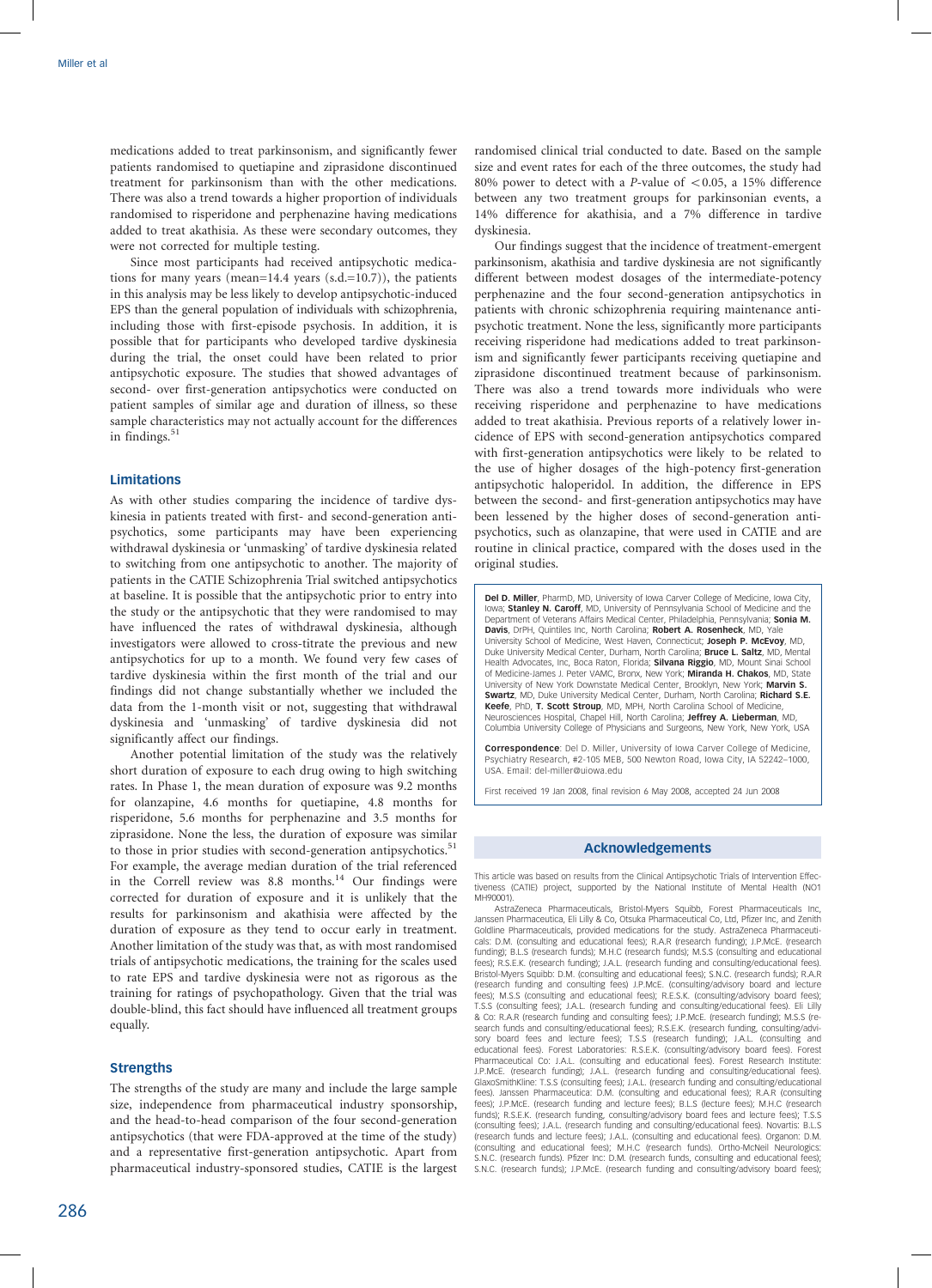M.H.C (research funds); M.S.S (consulting and educational fees); R.S.E.K. (consulting/ advisory board fees); J.A.L. (research funding and consulting/educational fees). Solvay: M.H.C (research funds); J.A.L. (consulting and educational fees). S.M.D is an employee of Quintiles.

The CATIE Study Investigators Group includes Lawrence Adler, MD, Clinical Insights; Glen Burnie, MD; Mohammed Bari, MD, Synergy Clinical Research; Irving Belz, MD, Tri-County/MHMR; Raymond Bland, MD, Southern Illinois University School of Medicine; Thomas Blocher, MD, MHMRA of Harris County; Brent Bolyard, MD, Cox North Hospital; Alan Buffenstein, MD, The Queen's Medical Center; John Burruss, MD, Baylor College of Medicine; Matthew Byerly, MD, University of Texas Southwestern Medical Center at Dallas, Dallas; Jose Canive, MD, Albuquerque VA Medical Center; Stanley Caroff, MD, University of Pennsylvania and Philadelphia VA Medical Center; Charles Casat, MD, Behavioral Health Center; Eugenio Chavez-Rice, MD, El Paso Community MHMR Center; John Csernansky, MD, Washington University School of Medicine, St. Louis; Pedro Delgado, M., University<br>Hospitals of Cleveland; Richard Douyon, MD, Veterans Affairs Medical Center; Cyril<br>D'Souza, MD, Connecticut Mental Health Center; Ira G of Medicine; Donald Goff, MD, Massachusetts General Hospital; Silvia Gratz, MD, Eastern Pennsylvania Psychiatric Institute; George T. Grossberg, MD, St. Louis University School of Medicine-Wohl Institute; Mahlon Hale, MD, New Britain General Hospital; Mark Hamner, MD, Medical University of South Carolina and Veterans Affairs Medical Center; Richard Jaffe, MD, Belmont Center for Comprehensive Treatment; Dilip Jeste, MD, University of California-San Diego, Veterans Affairs Medical Center; Anita Kablinger, MD, Louisiana State University Health Sciences Center; Ahsan Khan, MD, Psychiatric Research Institute; Steven Lamberti, MD, University of Rochester Medical Center; Michael T. Levy, MD, PC, Staten Island University Hospital; Jeffrey Lieberman, MD, University of North Carolina School of Medicine; Gerald Maguire, MD, University of California Irvine; Theo Manschreck, MD, Corrigan Mental Health Center; Joseph McEvoy, MD, Duke University Medical Center; Mark McGee, MD, Appalachian Psychiatric Healthcare System; Herbert Meltzer, MD, Vanderbilt University Medical Center; Alexander Miller, MD, University of Texas Health Science Center at San Antonio; Del D. Miller, MD, University of Iowa; Henry Nasrallah, MD, University of<br>Cincinnati Medical Center; Charles Nemeroff, MD, PhD, Emory University School of<br>Medicine; Stephen Olson, MD, Universi Oxenkrug, MD, St. Elizabeth's Medical Center; Jayendra Patel, MD, University of Mass Health Care; Frederick Reimher, MD, University of Utah Medical Center; Silvana Riggio, MD, Mount Sinai Medical Center-Bronx VA Medical Center; Samuel Risch, MD, University of California, San Francisco; Bruce Saltz, MD, Henderson Mental Health Center; Thomas<br>Simpatico, MD, Northwestern University; George Simpson, MD, University of Southern<br>California Medical Center; Michael Smith, MD, Harbor Sommi, PharmD, University of Missouri; Richard M. Steinbook, MD, University of Miami School of Medicine; Michael Stevens, MD, Valley Mental Health; Andre Tapp, MD, VA Puget Sound Health Care System; Rafael Torres, MD, University of Mississippi; Peter Weiden, MD, SUNY Downstate Medical Center; and James Wolberg, MD, Mount Sinai Medical Center.

#### References

- 1 Arvanitis LA, Miller BG. Multiple fixed doses of ''Seroquel'' (quetiapine) in patients with acute exacerbation of schizophrenia: a comparison with haloperidol and placebo. The Seroquel Trial 13 Study Group. Biol Psychiatry 1997; 42: 233–46.
- 2 Daniel DG, Zimbroff DL, Potkin SG, Reeves KR, Harrigan EP, Lakshminarayanan M. Ziprasidone 80 mg/day and 160 mg/day in the acute exacerbation of schizophrenia and schizoaffective disorder: a 6-week placebo-controlled trial. Ziprasidone Study Group. Neuropsychopharmacology 1999; 20: 491–505.
- 3 Kane JM, Woerner M, Lieberman J. Prevalence, incidence, and risk factors. J Clin Psychopharmacol 1988; 8 (suppl): 52–6.
- 4 Marder SR, Meibach RC. Risperidone in the treatment of schizophrenia. Am J Psychiatry 1994; 151: 825–35.
- 5 Potkin SG, Saha AR, Kujawa MJ, Carson WH, Ali M, Stock E, Stringfellow J, Ingenito G, Marder SR. Aripiprazole, an antipsychotic with a novel mechanism of action, and risperidone vs placebo in patients with schizophrenia and schizoaffective disorder. Arch Gen Psychiatry 2003; 60: 681–90.
- 6 Tollefson GD, Sanger TM. Negative symptoms: a path analytic approach to a double-blind, placebo- and haloperidol-controlled clinical trial with olanzapine. Am J Psychiatry 1997; 154: 466–74.
- 7 Geddes J, Freemantle N, Harrison P, Bebbington P. Atypical antipsychotics in the treatment of schizophrenia: systematic overview and meta-regression analysis. BMJ 2000; 321: 1371–6.
- 8 Davis JM, Chen N, Glick ID. A meta-analysis of the efficacy of secondgeneration antipsychotics. Arch Gen Psychiatry 2003; 60: 553–64.
- 9 Jones PB, Barnes TR, Davies L, Dunn G, Lloyd H, Hayhurst KP, Murray RM, Markwick A, Lewis SW. Randomized controlled trial of the effect on quality of life of second- vs first-generation antipsychotic drugs in schizophrenia: Cost Utility of the Latest Antipsychotic Drugs in Schizophrenia Study (CUtLASS 1). Arch Gen Psychiatry 2006; 63: 1079–87.
- 10 Rosenheck R, Perlick D, Bingham S, Liu-Mares W, Collins J, Warren S, Leslie D, Allan E, Campbell EC, Caroff S, Corwin J, Davis L, Douyon R, Dunn L, Evans D, Frecska E, Grabowski J, Graeber D, Herz L, Kwon K, Lawson W, Mena F, Sheikh J, Smelson D, Smith-Gamble V. Effectiveness and cost of olanzapine and haloperidol in the treatment of schizophrenia: a randomized controlled trial. JAMA 2003; 290: 2693–702.
- 11 Leucht S, Wahlbeck K, Hamann J, Kissling W. New generation antipsychotics versus low-potency conventional antipsychotics: a systematic review and meta-analysis. Lancet 2003; 361: 1581–9.
- 12 Hugenholtz GW, Heerdink ER, Stolker JJ, Meijer WE, Egberts AC, Nolen WA. Haloperidol dose when used as active comparator in randomized controlled trials with atypical antipsychotics in schizophrenia: comparison with officially recommended doses. J Clin Psychiatry 2006; 67: 897-903.
- 13 Rosenheck R, Stroup S, Keefe RSE, McEvoy J, Swartz M, Perkins D, Hsiao J, Shumway M, Lieberman J. Measuring outcome priorities and preferences in people with schizophrenia. Br J Psychiatry 2005; 187: 529-36
- 14 Correll CU, Leucht S, Kane JM. Lower risk for tardive dyskinesia associated with second-generation antipsychotics: a systematic review of 1-year studies. Am J Psychiatry 2004; 161: 414–25.
- 15 Chouinard G, Annable L, Mercier P, Ross-Chouinard A. A five year follow-up study of tardive dyskinesia. Psychopharmacol Bull 1986; 22: 259–63.
- 16 Glazer WM. Review of incidence studies of tardive dyskinesia associated with typical antipsychotics. J Clin Psychiatry 2000; 61 (suppl 4): 15-20.
- 17 Glazer WM, Morgenstern H, Doucette JT. Predicting the long-term risk of tardive dyskinesia in outpatients maintained on neuroleptic medications. J Clin Psychiatry 1993; 54: 133–9.
- 18 Kane JM, Woerner M, Weinhold P, Wegner J, Kinon B, Borenstein M. Incidence of tardive dyskinesia: five-year data from a prospective study. Psychopharmacol Bull 1984; 20: 387-9.
- 19 Miller DD, McEvoy JP, Davis SM, Caroff SN, Saltz BL, Chakos MH, Swartz MS, Keefe RS, Rosenheck RA, Stroup TS, Lieberman JA. Clinical correlates of tardive dyskinesia in schizophrenia: baseline data from the CATIE schizophrenia trial. Schizophr Res 2005; 80: 33–43.
- 20 Lieberman JA, Stroup TS, McEvoy JP, Swartz MS, Rosenheck RA, Perkins DO, Keefe RS, Davis SM, Davis CE, Lebowitz BD, Severe J, Hsiao JK. Effectiveness of antipsychotic drugs in patients with chronic schizophrenia. N Engl J Med 2005; 353: 1209–23.
- 21 Simpson GM, Angus JWS. A rating scale for extrapyramidal side effects. Acta Psychiatr Scand 1970; 212: 11–9.
- 22 Barnes TR. A rating scale for drug-induced akathisia. Br J Psychiatry 1989; 154: 672–6.
- 23 Guy W. Abnormal involuntary movement scale (AIMS). In ECDEU Assessment Manual for Psychopharmacology Revised: 534–7. Alcohol, Drug Abuse, and Mental Health Administration, National Institute of Mental Health, 1976.
- 24 Stroup TS, Lieberman JA, McEvoy JP, Swartz MS, Davis SM, Capuano GA, Rosenheck RA, Keefe RS, Miller AL, Belz I, Hsiao JK. Effectiveness of olanzapine, quetiapine, and risperidone in patients with chronic schizophrenia after discontinuing perphenazine: a CATIE study. Am J Psychiatry 2007; 164: 415–27.
- 25 Stroup TS, McEvoy JP, Swartz MS, Byerly MJ, Glick ID, Canive JM, McGee MF, Simpson GM, Stevens MC, Lieberman JA. The National Institute of Mental Health Clinical Antipsychotic Trials of Intervention Effectiveness (CATIE) project: schizophrenia trial design and protocol development. Schizophr Bull 2003; 29: 15–31.
- 26 Schooler NR, Kane JM, Research diagnoses for tardive dyskinesia. Arch Gen Psychiatry 1982; 39: 486–7.
- 27 Hochberg Y. A shaper Bonferroni procedure for multiple tests of significance. Biometrika 1988; 75: 800–3.
- 28 Stokes ME, Davis CS, Koch GG. Categorical Data Analysis Using the SAS System. SAS Institute Inc, 2000.
- 29 Chakos MH, Alvir JM, Woerner MG, Koreen A, Geisler S, Mayerhoff D, Sobel S, Kane JM, Borenstein M, Lieberman JA. Incidence and correlates of tardive dyskinesia in first episode of schizophrenia. Arch Gen Psychiatry 1996; 53: 313–9.
- 30 Fenton WS. Prevalence of spontaneous dyskinesia in schizophrenia. J Clin Psychiatry 2000; 61 (suppl 4): 10–4.
- 31 Eberhard J, Lindstrom E, Levander S. Tardive dyskinesia and antipsychotics: a 5-year longitudinal study of frequency, correlates and course. Int Clin Psychopharmacol 2006; 21: 35–42.
- 32 Gharabawi GM, Bossie CA, Zhu Y. New-onset tardive dyskinesia in patients with first-episode psychosis receiving risperidone or haloperidol. Am J Psychiatry 2006; 163: 938–9.
- 33 Jeste DV, Okamoto A, Napolitano J, Kane JM, Martinez RA, Low incidence of persistent tardive dyskinesia in elderly patients with dementia treated with risperidone. Am J Psychiatry 2000; 157: 1150–5.
- 34 Lee C, Wu KH, Habil H, Dyachkova Y, Lee P. Treatment with olanzapine, risperidone or typical antipsychotic drugs in Asian patients with schizophrenia. Aust N Z J Psychiatry 2006; 40: 437-45.
- 35 Dolder CR, Jeste DV. Incidence of tardive dyskinesia with typical versus atypical antipsychotics in very high risk patients. Biol Psychiatry 2003; 53: 1142–5.